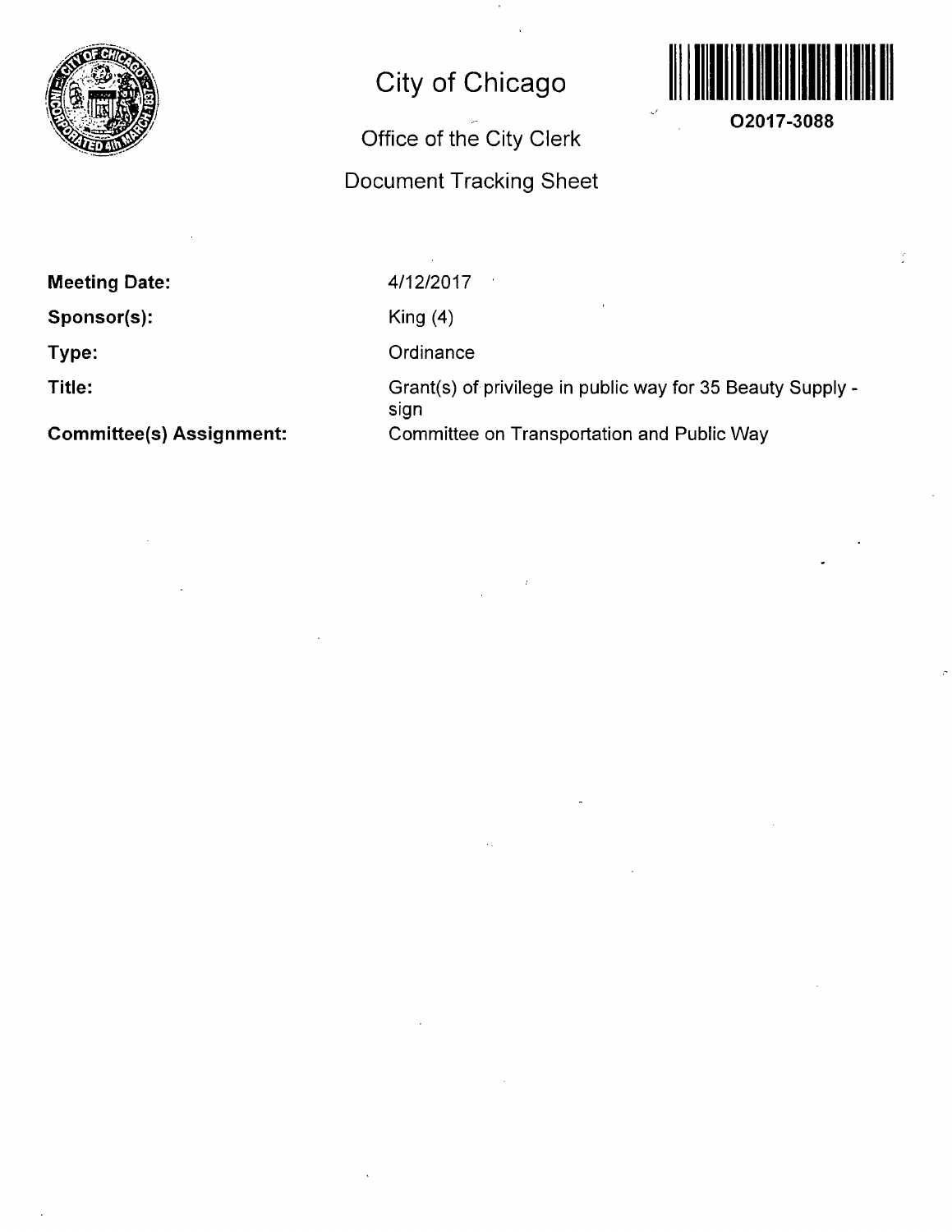Direct Intro<br>#4

**ORDINANCE** 35 BEAUTY SUPPLY Acct. No. 357160-1 Permit No. 1125487

Be It Ordained by the City Council of the City of Chicago:

SECTION 1. Permission and authority are hereby given and granted to 35 BEAUTY SUPPLY, upon the terms and subject to the conditions of this ordinance to maintain and use one (1) sign(s) projecting over the public right-of-way attached to its premises known as 260 E. 35th St..

Said sign structure(s) measures as follows; along E. 35th Street: One (1) at thirteen (13) feet in length, two (2) feet in height and twelve (12) feet above grade level.

The location of said privilege shall be as shown on prints kept on file with the Department of Business Affairs and Consumer Protection and the Office of the City Clerk.

Said privilege shall be constructed in accordance with plans and specifications approved by the Department of Transportation (Division of Project Development) and Zoning Department - Signs.

This grant of privilege in the public way shall be subject to the provisions of Section 10-28-015 and all other required provisions of the Municipal Code of Chicago.

The grantee shall pay to the City of Chicago as compensation for the privilege #1125487 herein granted the sum of three hundred (\$300.00) per annum in advance.

A 25% penalty will be added for payments received after due date.

The permit holder agrees to hold the City of Chicago harmless for any damage, relocation or replacement costs associated with damage, relocation or removal of private property caused by the City performing work in the public way.

Authority herein given and granted for a period of five (5) years from and after Date of Passage.

Alderman

Sophia King 4<sup>th</sup> Ward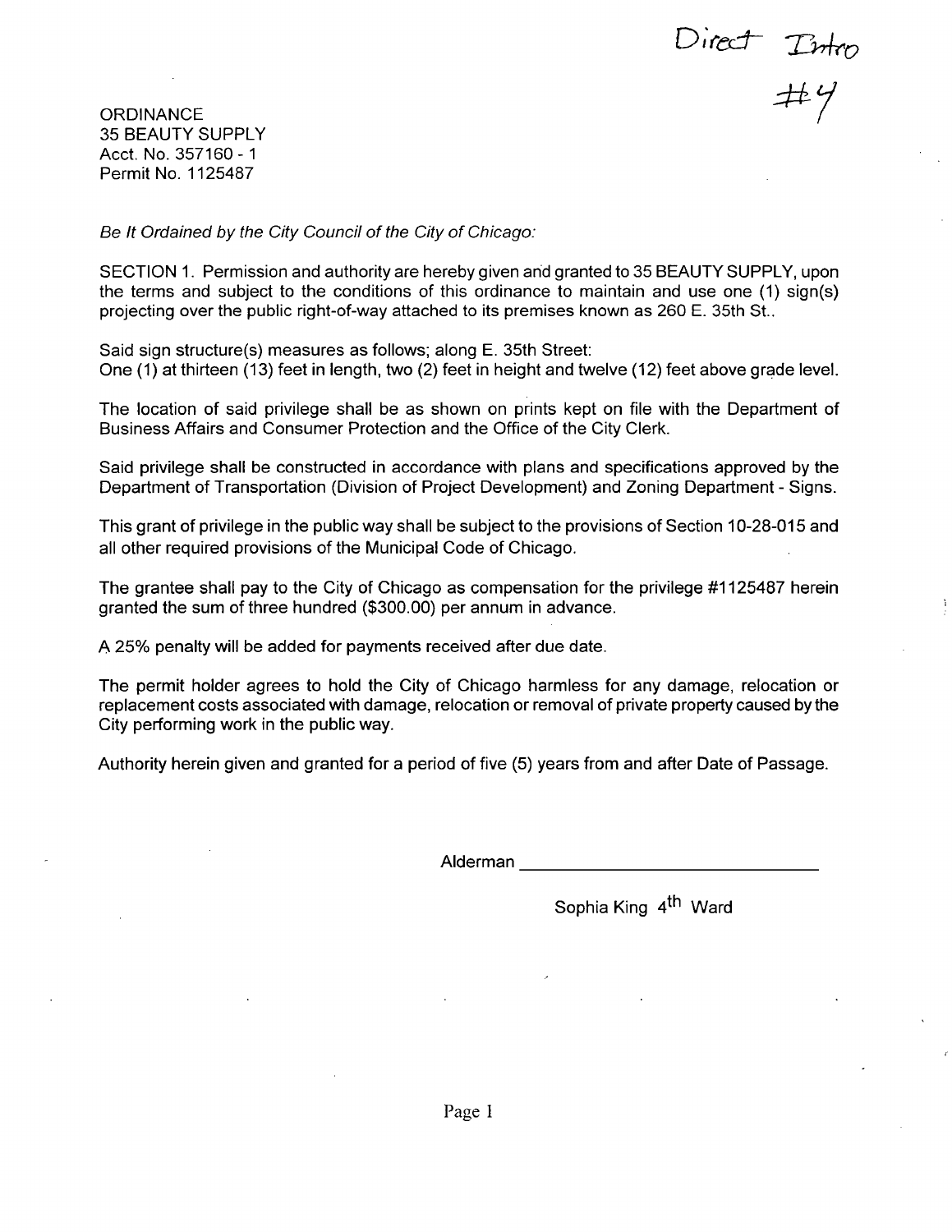